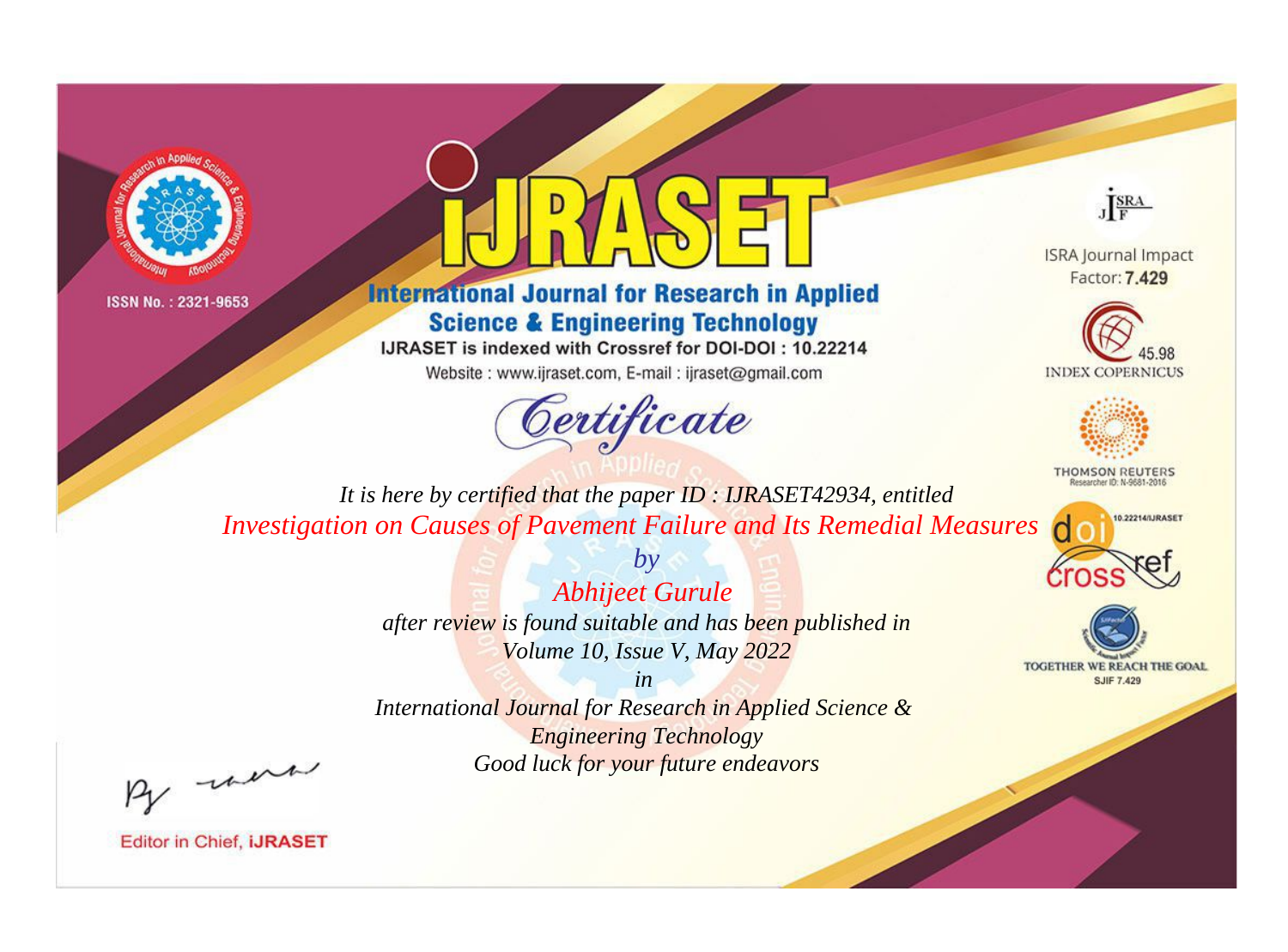



## **International Journal for Research in Applied Science & Engineering Technology**

IJRASET is indexed with Crossref for DOI-DOI: 10.22214

Website: www.ijraset.com, E-mail: ijraset@gmail.com



JERA

**ISRA Journal Impact** Factor: 7.429





**THOMSON REUTERS** 



TOGETHER WE REACH THE GOAL **SJIF 7.429** 

*It is here by certified that the paper ID : IJRASET42934, entitled Investigation on Causes of Pavement Failure and Its Remedial Measures*

> *Tejas Ahire after review is found suitable and has been published in Volume 10, Issue V, May 2022*

*by*

*in* 

*International Journal for Research in Applied Science & Engineering Technology Good luck for your future endeavors*

By morn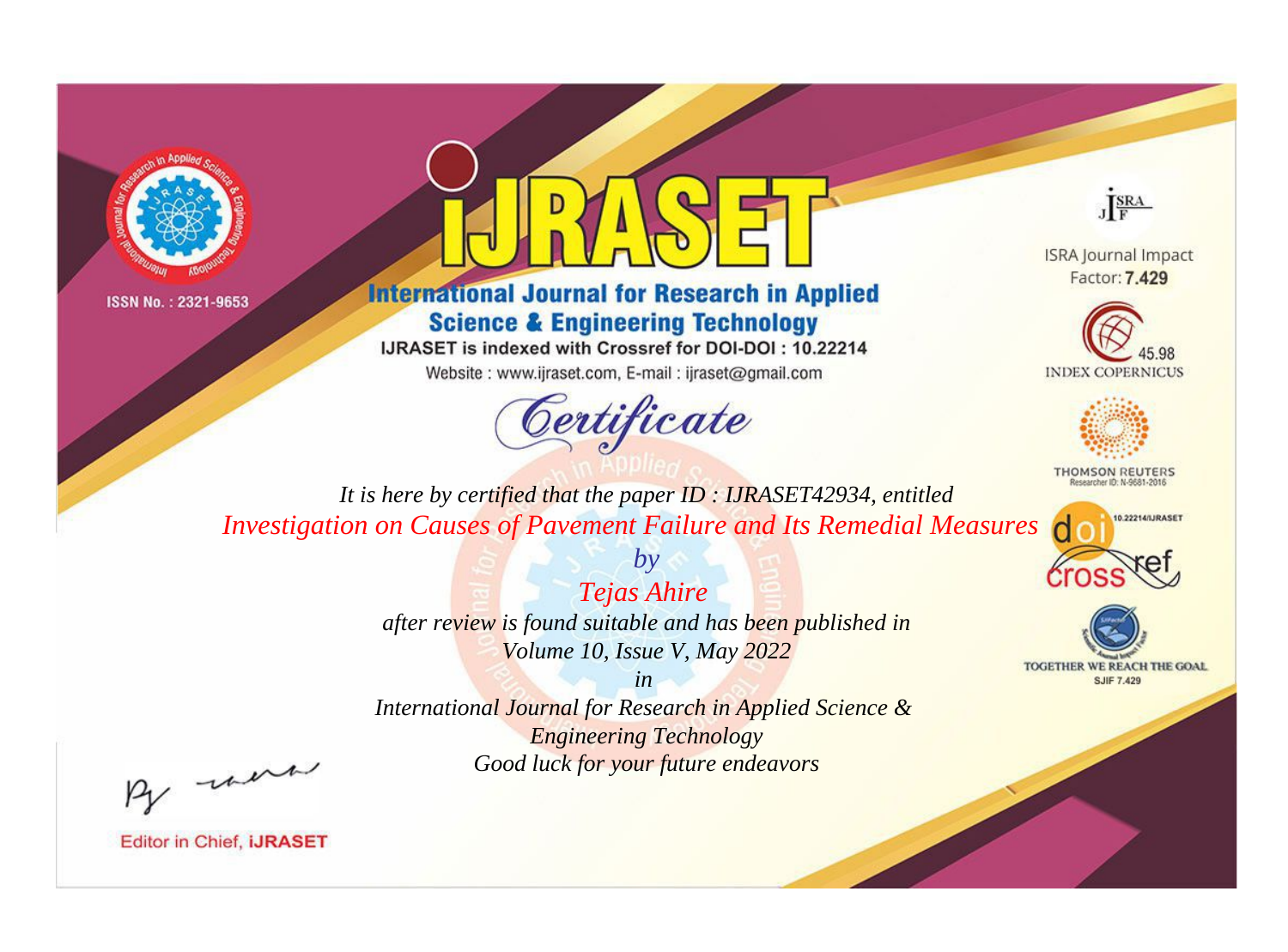



## **International Journal for Research in Applied Science & Engineering Technology**

IJRASET is indexed with Crossref for DOI-DOI: 10.22214

Website: www.ijraset.com, E-mail: ijraset@gmail.com



JERA

**ISRA Journal Impact** Factor: 7.429





**THOMSON REUTERS** 



TOGETHER WE REACH THE GOAL **SJIF 7.429** 

*It is here by certified that the paper ID : IJRASET42934, entitled Investigation on Causes of Pavement Failure and Its Remedial Measures*

> *by Akshay Ghodke after review is found suitable and has been published in Volume 10, Issue V, May 2022*

> > *in*

*International Journal for Research in Applied Science & Engineering Technology Good luck for your future endeavors*

By morn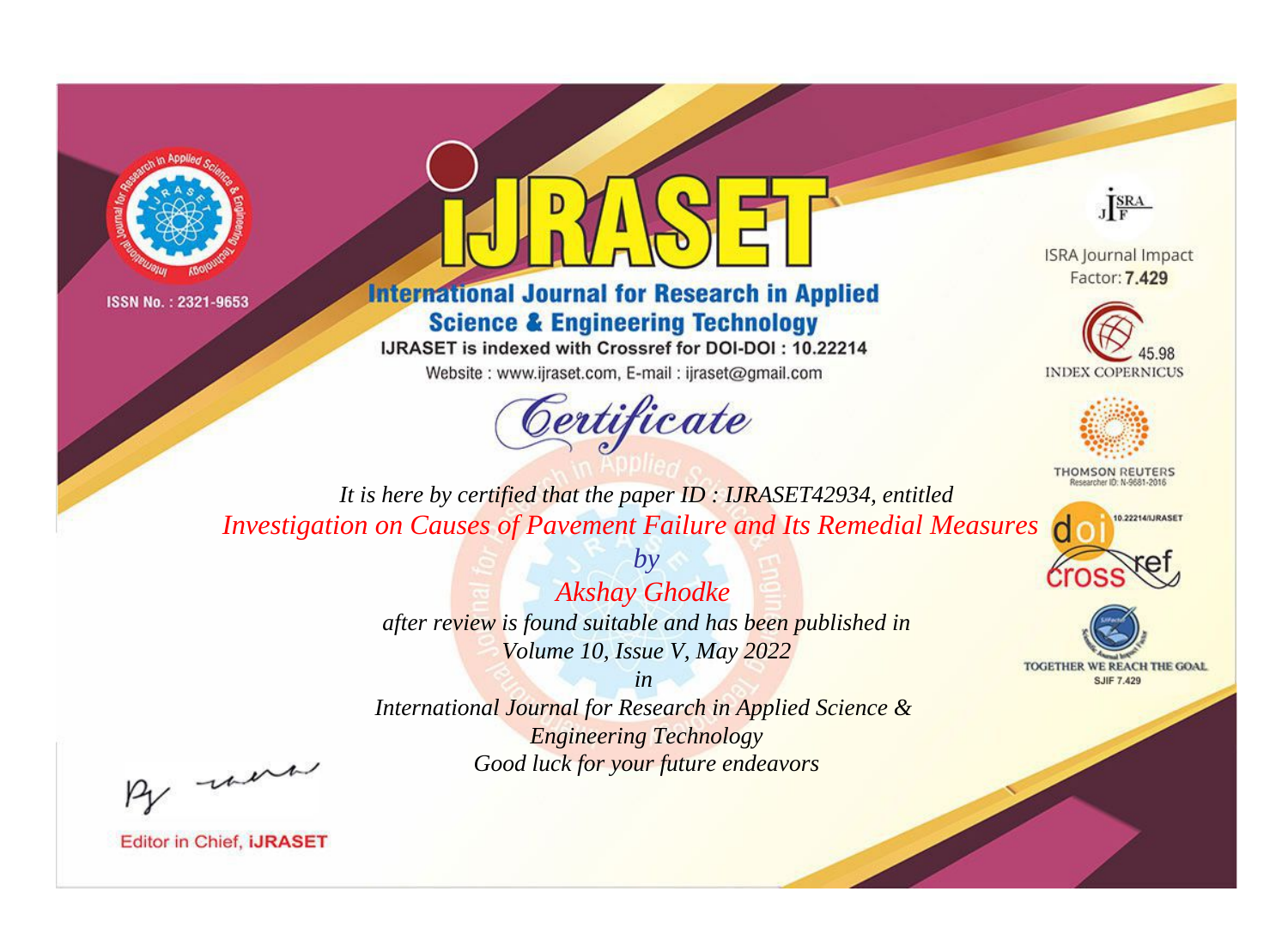



## **International Journal for Research in Applied Science & Engineering Technology**

IJRASET is indexed with Crossref for DOI-DOI: 10.22214

Website: www.ijraset.com, E-mail: ijraset@gmail.com



JERA

**ISRA Journal Impact** Factor: 7.429





**THOMSON REUTERS** 



TOGETHER WE REACH THE GOAL **SJIF 7.429** 

*It is here by certified that the paper ID : IJRASET42934, entitled Investigation on Causes of Pavement Failure and Its Remedial Measures*

> *by N. P. Mujumdar after review is found suitable and has been published in Volume 10, Issue V, May 2022*

> > *in*

*International Journal for Research in Applied Science & Engineering Technology Good luck for your future endeavors*

By morn